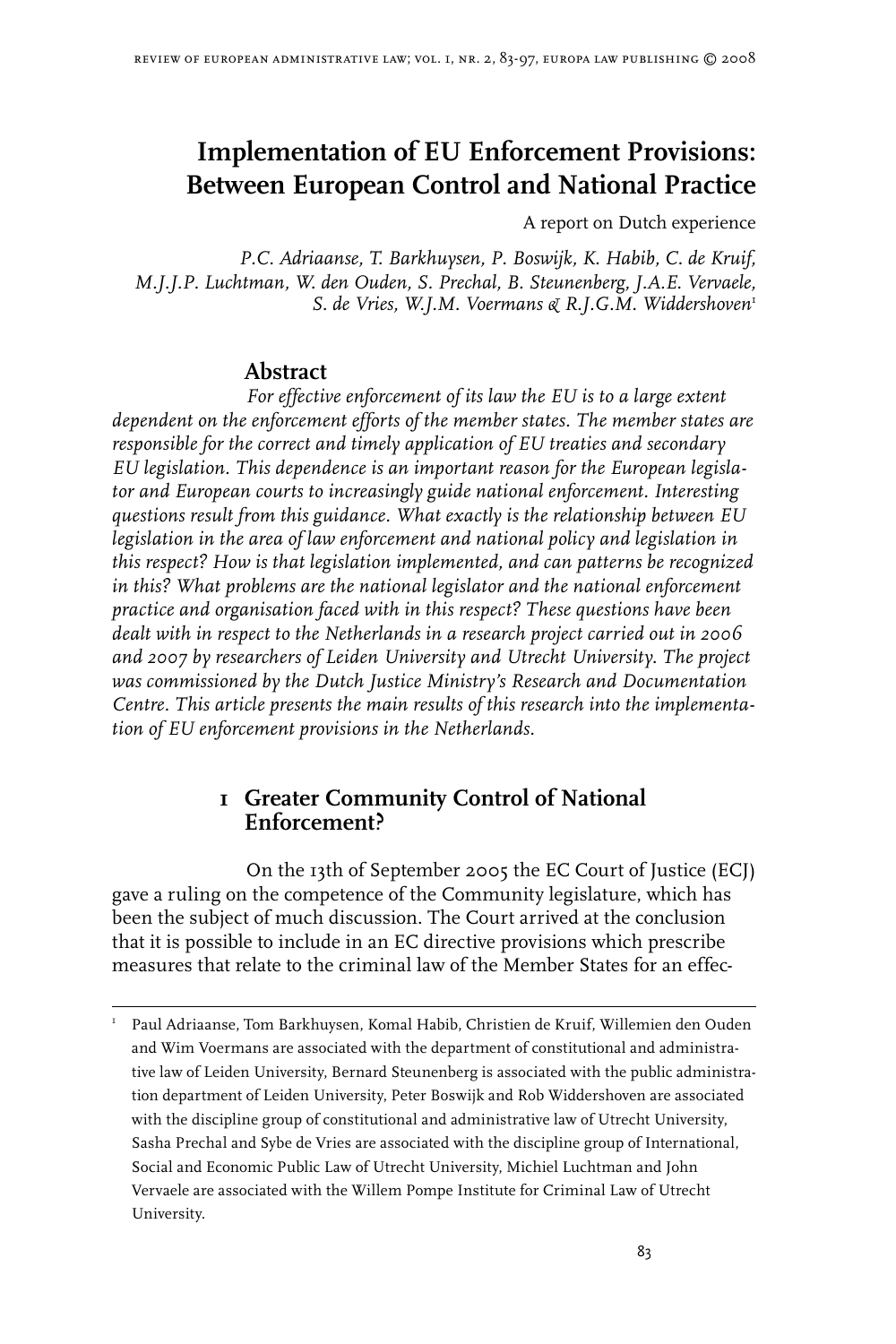tive enforcement of EC environmental law.<sup>2</sup> The ruling of the Court is of course interesting for the consequences it – possibly – has for the autonomy of national criminal law. But the ruling is also interesting for other, less conspicuous reasons. The obligation to impose penal sanctions on breach of Community provisions fits into the new strategy of the EU legislator to take action on the effective enforcement of EU legislation. It would appear that the EU will become more involved in the enforcement of EU law in order to tackle in this way the growing enforcement deficit, $\delta$  and that it will do so by further limiting the national autonomy. But is that indeed the case?

In 2006 and 2007 research into that question, commissioned by the Research and Documentation Centre of the Dutch Ministry of Justice, was carried out by a large group of researchers from Utrecht University and Leiden University. In various domains and in various regulations it was examined whether there is more intensive EU control of enforcement as evidenced by the enforcement provisions. The Dutch reaction to these kind of provisions was also examined: how are these provisions received and implemented? In this article we will pay attention to the set-up and results of this research. After an introduction to the set-up, the supervision and enforcement of EU provisions in general will then be discussed. Subsequently, we will deal with the question of how the research was carried out, as well as detailing the results of a number of case studies in a few policy areas. The article ends with the general findings of the research, and the conclusions which may be attached to them. Given the general nature of this article, it should be noted that reference will often be made to the full report of our research for further details or more in-depth reasoning.

### **2 Research into EU Enforcement Strategies and Enforcement Provisions**

The aim of the research was essentially twofold. The research group was asked to explore in greater detail how Europe guides the national enforcement of EU law provisions and to analyse – on that basis – how enforcement provisions in EU law (in particular legislation from the first (EC law) pillar of the EU and from the third pillar in respect of police and judicial cooperation in criminal matters) are implemented in

<sup>&</sup>lt;sup>2</sup> Case C-176/03 *Commission* v. *Council* [2005] ECR I-7875.

W. Voermans, 'De communautarisering van toezicht en handhaving', in: T. Barkhuysen, W. den Ouden & J.E.M. Polak (eds.), *Recht realiseren; bijdragen rond het thema adequate naleving van rechtsregels* (Deventer 2005), p. 79-81 and p. 85 and 86.

 G.J.M. Corstens, 'Het einde van het nationale strafrecht' [2003] *NJB*, p. 1429-1430 and by the same author, his earlier 'Communautarisering van het strafrecht' [2003] *NJB*, p. 661.

P.C. Adriaanse et al., *Implementatie van EU-handhavingsvoorschriften* (The Hague 2008).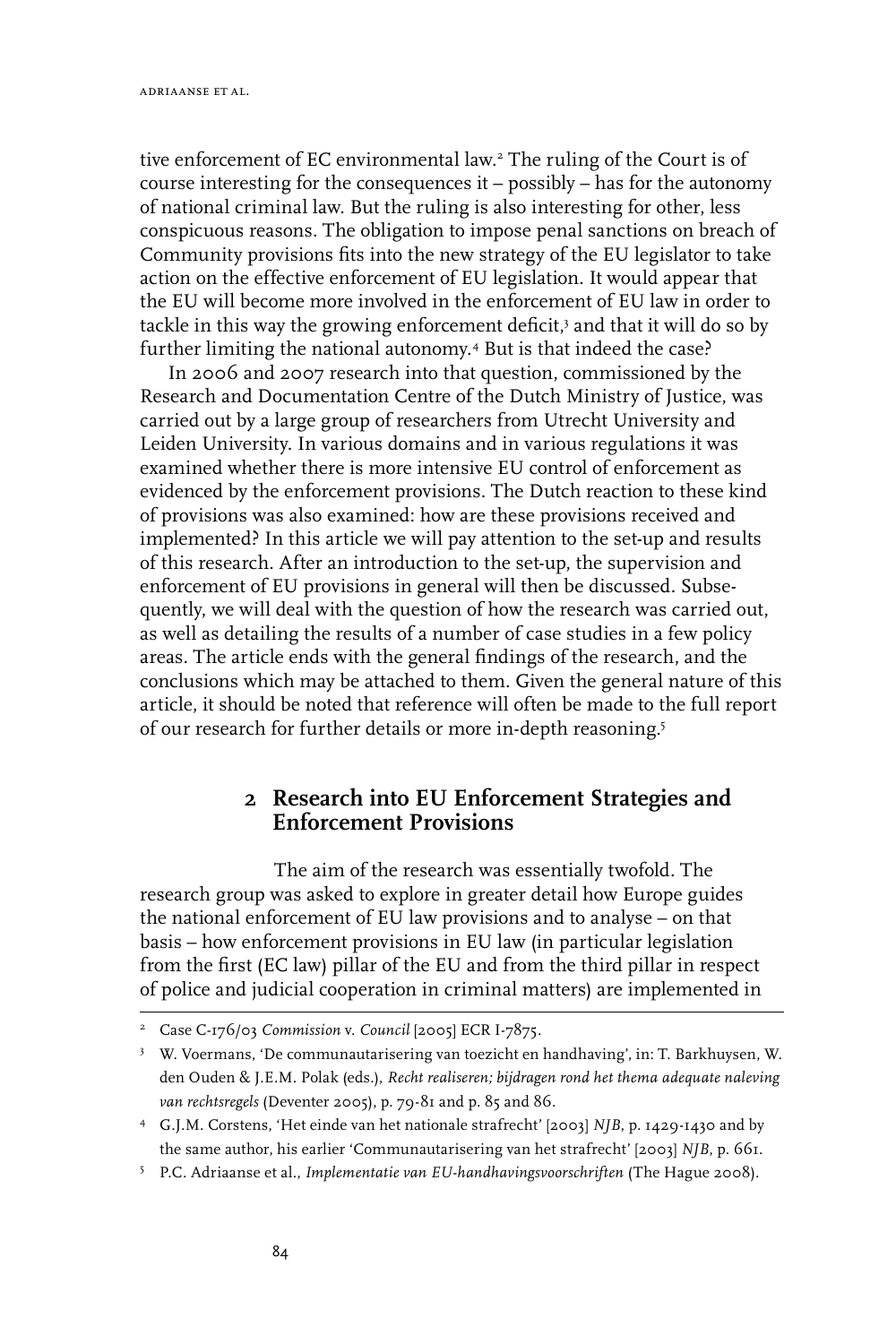the Netherlands. In this respect, it should also be examined in particular whether certain regularities or patterns can be observed in the way in which the Netherlands implements (via legal measures or actual action by policy makers or enforcing bodies) EU enforcement provisions (originating from legal acts and case-law), and whether this implementation involves problems and issues which might provide a basis for adjusting the current method of implementation.

In order to obtain a good, representative picture we have looked at EU enforcement provisions and related arrangements in various policy areas. While doing so we have worked according to a multi-stage programme. For selecting the policy areas, first a so-called quick scan in twelve policy areas has been carried out.<sup>6</sup> By subsequently analysing the results of the quick scans for each policy area and constructing a scale for this, it was possible to arrive at a score of the European influence on national enforcement. Subsequently this score has been combined with a score allocated to each policy area for the degree of Europeanization of the substantive rules. On the basis of these overall scores we obtained a picture of the presumed intensity of the Europeanization of the law enforcement in the various policy areas.<sup>7</sup> In this way we were able to eventually distinguish four categories of intensity, varying from a low to a high degree of presumed intensity of the Europeanization of the law enforcement. Subsequently, for each category we have selected two policy areas which have been dealt with in greater detail (more in-depth case studies). Increasing from light to high intensity of Europeanization, more detailed research has been carried out in the following areas: I) media policy and combating terrorism; II) air quality and financial supervision; III) European Social Fund (ESF) and European competition; and IV) fish quota policy and customs. In those more in-depth case studies we have also paid attention to the situation in practice. The research in these case studies has been carried out on the basis of analysing implementation files, case law and literature and by holding interviews with key persons at legislative, policy and execution level.<sup>8</sup>

 $6$  The twelve policy areas are: customs, fish quota policy, ESF (protection of the financial interests of the Community), financial supervision, European competition, food safety, combating terrorism (harmonisation of substantive criminal law), working conditions, air quality, waste transport, media policy (broadcasting corporations) and quality of medical services.

 $7$  In this research Europeanization is understood to be a development within the integrated European legal system whereby the national enforcement, including also the general doctrines of the law, is determined sometimes to a greater extent and sometimes to a lesser extent by European law.

For more details about that research method see the final report P.C. Adriaanse et al., *op. cit.*, p. 7-28.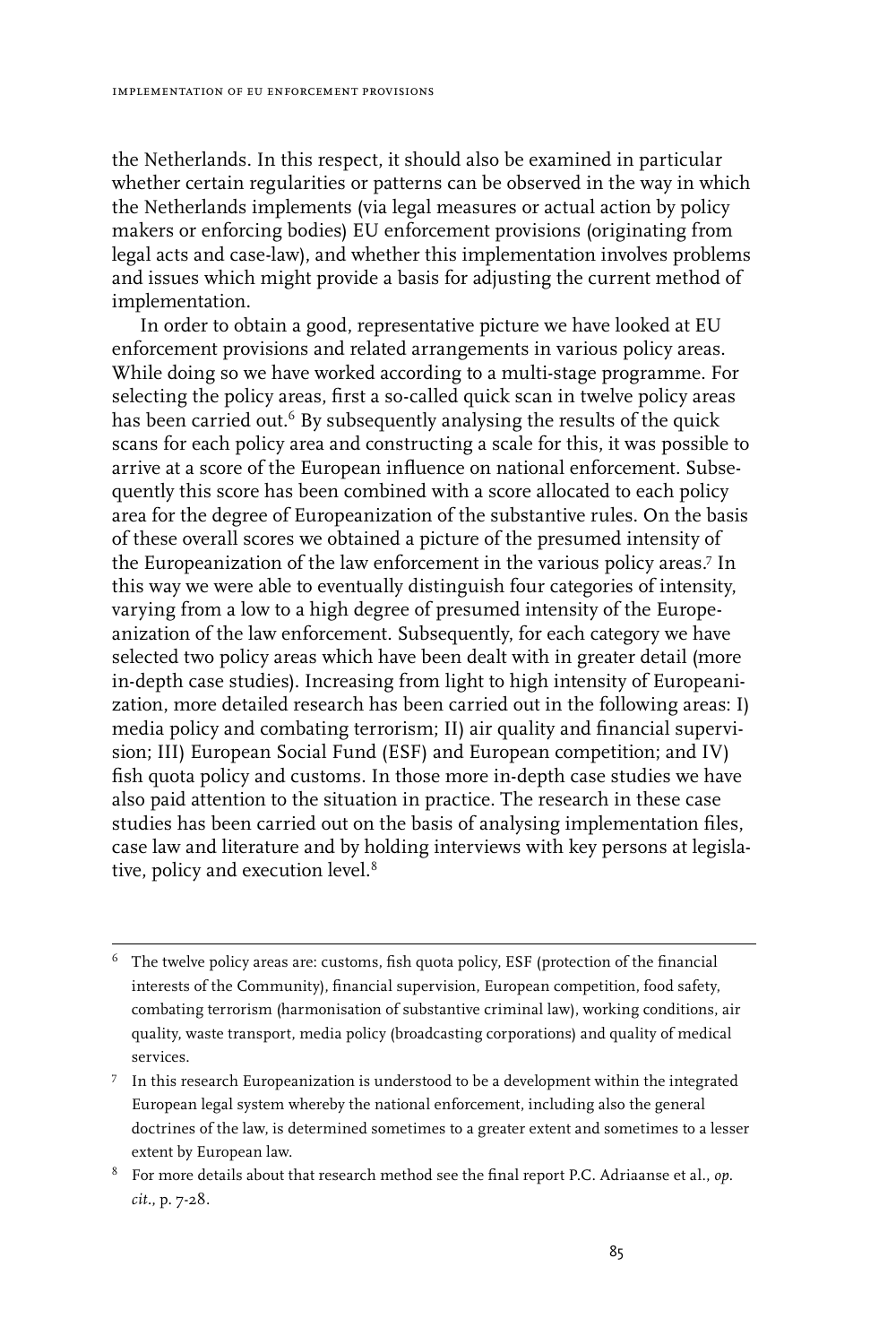## **3 Enforcement of EU Provisions**

How does the EU actually enforce its legislation? If we look at the rules contained in the treaties, the member states are primarily responsible for the observance of Community rules. The European Commission has a general task (Article 211 EC Treaty) to supervise that Community law is enforced by the member states. The Commission carries out this task, for instance, by initiating infringement proceedings or by carrying out conformity checks. The Commission itself has few first-line monitoring tasks in this respect (i.e. itself carrying out inspections and enforcement in the member states). An important part of the supervisory task of the Commission shows more resemblance with – what in the Netherlands is called – administrative supervision than with the (direct) supervision of the observance of Community law. In the field of competition law the Commission actually has independent enforcement powers. Sometimes the supervision of the Commission is carried out by special agencies.

In recent years it is becoming increasingly clear that an enforcement deficit arises in the compliance with EU provisions. This is dealt with in various ways.<sup>9</sup> For instance, more intensive checks are carried out, the implementation of the rules is better prepared and better coordinated, more strict enforcement systems are designed (with more severe punishments), new institutions are set up (e.g. agencies), and a better monitoring of the compliance is aimed at  $10$ 

Whatever the merits of the new strategies may be – we will discuss this in greater detail later –, our research shows that, apart from exceptions such as competition law (which is by now also already partly decentralised), EU law is still mainly indirectly enforced. That is to say it is enforced primarily by the member states. In an increasing number of policy areas the European institutions establish uniform or harmonising rules for such enforcement which are incorporated directly into the national legal systems or via member state intervention. For EU law to have any effect the member states must implement these European rules.<sup>11</sup> For an effective enforcement of its

- For the Commission approach in the years to come see the Communication from the European Commission from 2007 *A Europe of results – applying Community law* (COM(2007) 502 final). As regards its own role, the Commission puts its efforts in prevention by: a) more attention for implementation (in a broad sense) at the drafting of legislation; b) reacting efficiently and effectively to complaints from citizens and enterprises; c) improving working methods, e.g. by giving priority to infringement proceedings, and d) more dialogue and transparency, between member states and institutions, but also to the public.
- <sup>10</sup> Even the European Parliament expressly wants a role in the supervision of the compliance. See the Frassoni report about the 23d annual report of the Commission on monitoring the application of Community law (2005), 23 November 2007, A6-0462/2007.
- $11$  In this research as in the guide used by the Dutch national legislator '101 Praktijkvragen voor de implementatie van EG-besluiten' – implementation is understood to mean: the legal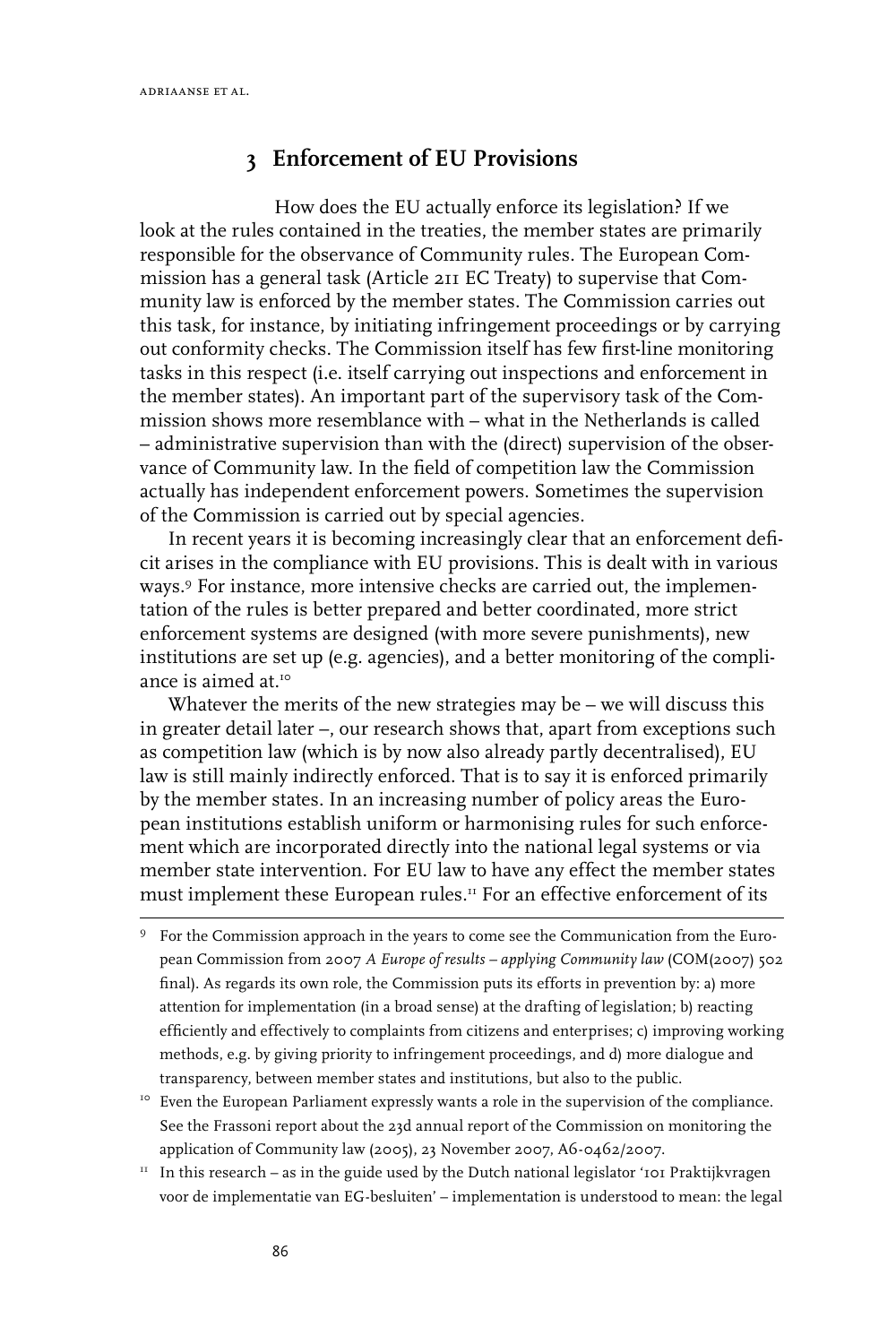law the European Union is to a large extent dependent on the enforcement efforts of the member states. This dependence is an important reason for the European legislator and European courts to guide national enforcement.

### **4 European Influence in the Area of Law Enforcement**

The European influence in the area of law enforcement has two motives, and with it two sides. On the one hand, for an effective enforcement it is necessary to steer the enforcement in the member states in a vertical direction. That means that the EU legislator, EU courts (EC Court of First Instance and EC Court of Justice) and the European Commission make efforts to ensure the compliance with EU rules by influencing actors in an individual member state via enforcement provisions, case law and efforts of monitoring and imposing sanctions. On the other hand, there also exists horizontal steering, from the necessity for enforcement cooperation between the member states as well as for facilitating the coordination of enforcement efforts in the various member states. This type of steering occurs in particular in the combating of transnational infringements of European rules. After all, the infringement of EU rules does by no means always occur on the territory of a single member state. The European influence in the areas of enforcement is also intended, in particular, to prevent problems of a level playing field, which might rapidly arise without Europe influencing the enforcement cooperation and efforts. After all, (large) differences in the enforcement practice in different member states lead, just as differences in substantive rules, to unequal competition conditions for the parties involved. This problem has been observed in almost all policy areas examined. The most striking example was in the area of media policy, where a conflict arose between the Netherlands and Luxembourg in respect of the RTL group Netherlands, which has its registered office in Luxembourg and broadcasts in the Netherlands. Luxembourg satisfies the minimum requirements of the Television without Frontiers directive,<sup>12</sup> while the Netherlands has stricter regulations. The consequence of this is that the RTL group evades the strict

conversion or incorporation, the execution *and* actual enforcement of those rules. Within the framework of this research 'enforcement' is likewise broadly interpreted and refers to monitoring (supervision of the compliance as well as investigation of offences) and imposing sanctions.

 $12^1$  Directive 89/552/EEC on the coordination of certain provisions laid down by law, regulation or administrative action in Member States concerning the pursuit of television broadcasting activities (OJ 1989, L 298/23), as amended by Directive 97/36/EC of the European Parliament and of the Council amending Council Directive 89/552/EEC on the coordination of certain provisions laid down by law, regulation or administrative action in Member States concerning the pursuit of television broadcasting activities (OJ 1997, L 202/60).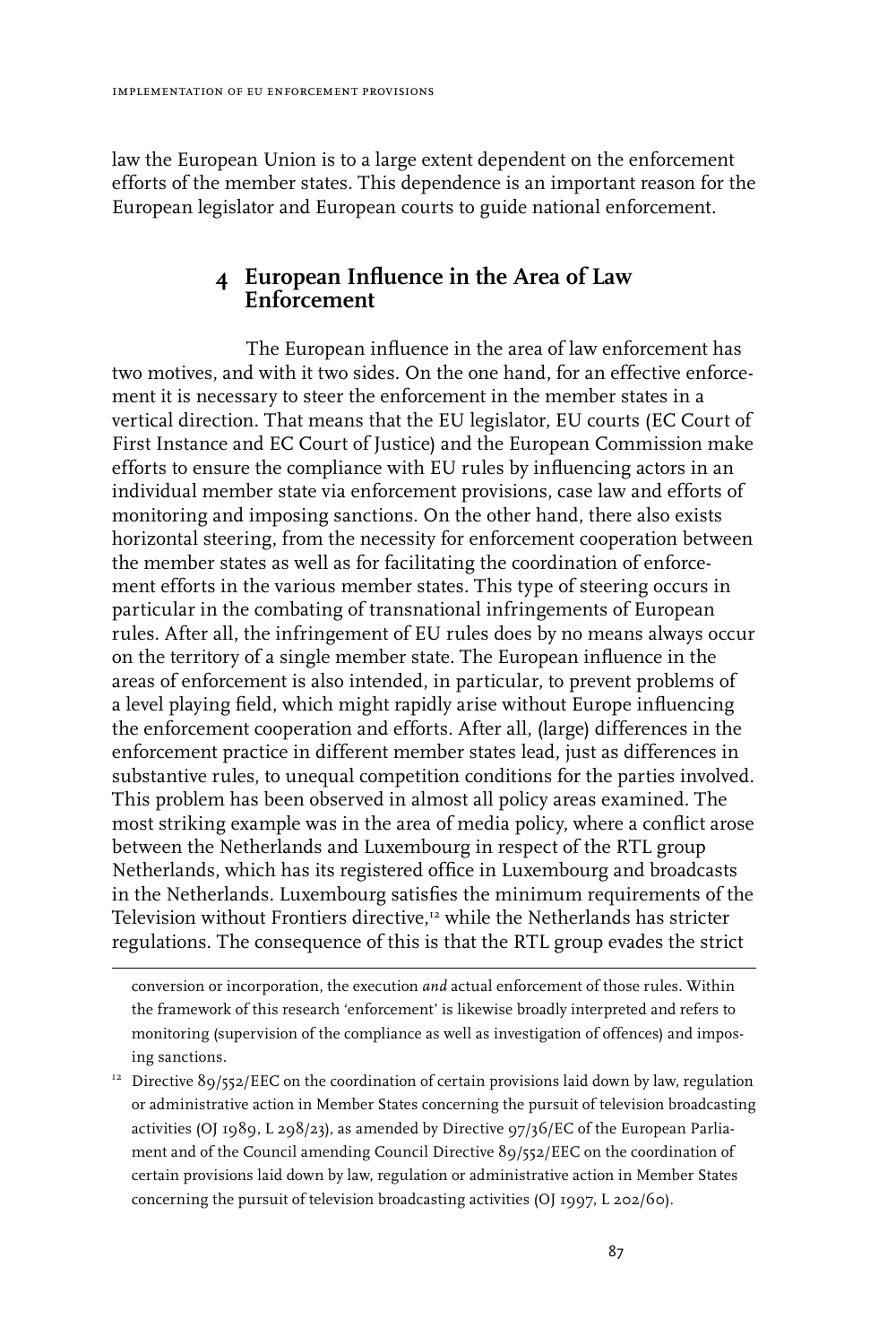Dutch regulations which competing commercial broadcasters with registered office in the Netherlands actually have to comply with.<sup>13</sup>

The EU influences the enforcement of EU law in the first place by means of the legislative instruments from both the first (EC law) pillar of the EU and the third pillar in respect of police and judicial cooperation in criminal matters. In addition, there is influence in the form of case law. The EC Court of Justice establishes on the one hand instrumental requirements, such as the so-called principle of effectiveness,<sup>14</sup> to be used by member states for the enforcement of European law or national law grafted on it. On the other hand guarantee requirements are also established in case law.15

A third way of such influence by the EU is via soft law. It attempts to guide the process by formulating best practices, guidelines, benchmarks and standards, by holding peer evaluations and reviews, et cetera. This approach is strongly on the rise. All policy areas examined show that there exists a form of consultation between the member states themselves, or between the member states and the Commission. In most cases it has been specified in a directive, regulation or decision that a consultative body should be set up, such as the European Competition Network<sup>16</sup> in the field of competition, the Community Fisheries Control Agency<sup>17</sup> in the field of fish quota and the Committee of European Securities Regulators $^{\text{\tiny{18}}}$  in the field of financial supervision*.* In addition, our research shows that either by themselves or together with the Commission, member states set up an informal network if no formal consultative body has been set up, or when they want an additional consultative body, such as the European Platform of Regulatory Authorities<sup>19</sup> in the field of media and the European Competition Authorities<sup>20</sup> in the field of competition. From this it follows that in the past years the EU relies ever more heavily on information strategy (in the following: I-strategy) in combating the enforcement deficit in respect of European

- <sup>15</sup> The guarantee requirements are on the one hand in line with the fundamental rights from the ECHR, and in addition the EU also has its own legal principles, such as the equality principle, the right to a fair hearing and the principle of proportionality.
- $16$  Article 14 Regulation (EC) no. 1/2003 of the Council of 16 December 2002 on the implementation of the rules on competition laid down in Articles 81 and 82 of the Treaty (OJ 2003, L 1/1).
- <sup>17</sup> Regulation (EC) 768/2005 of the Council of 26 April 2005 establishing a Community Fisheries Control Agency and amending Regulation (EEC) no. 2847/93 establishing a control system applicable to the common fisheries policy (OJ 2005, L 128/1).
- $1^8$  Decision 2001/527/EC of 6 June 2001 (OJ 2001, L 191/43).
- 19 P.C. Adriaanse et al., *op. cit.*, p. 114.
- 20 P.C. Adriaanse et al., *op. cit.*, p. 207.

<sup>13</sup> P.C. Adriaanse et al., *op. cit.*, p. 108.

<sup>&</sup>lt;sup>14</sup> This principle has been formulated in the Greek maize case (Case 68/88 *Commission v. Greece* [1989] ECR 2965) on the basis of the requirements of equivalence, proportionality, effectiveness and deterrence.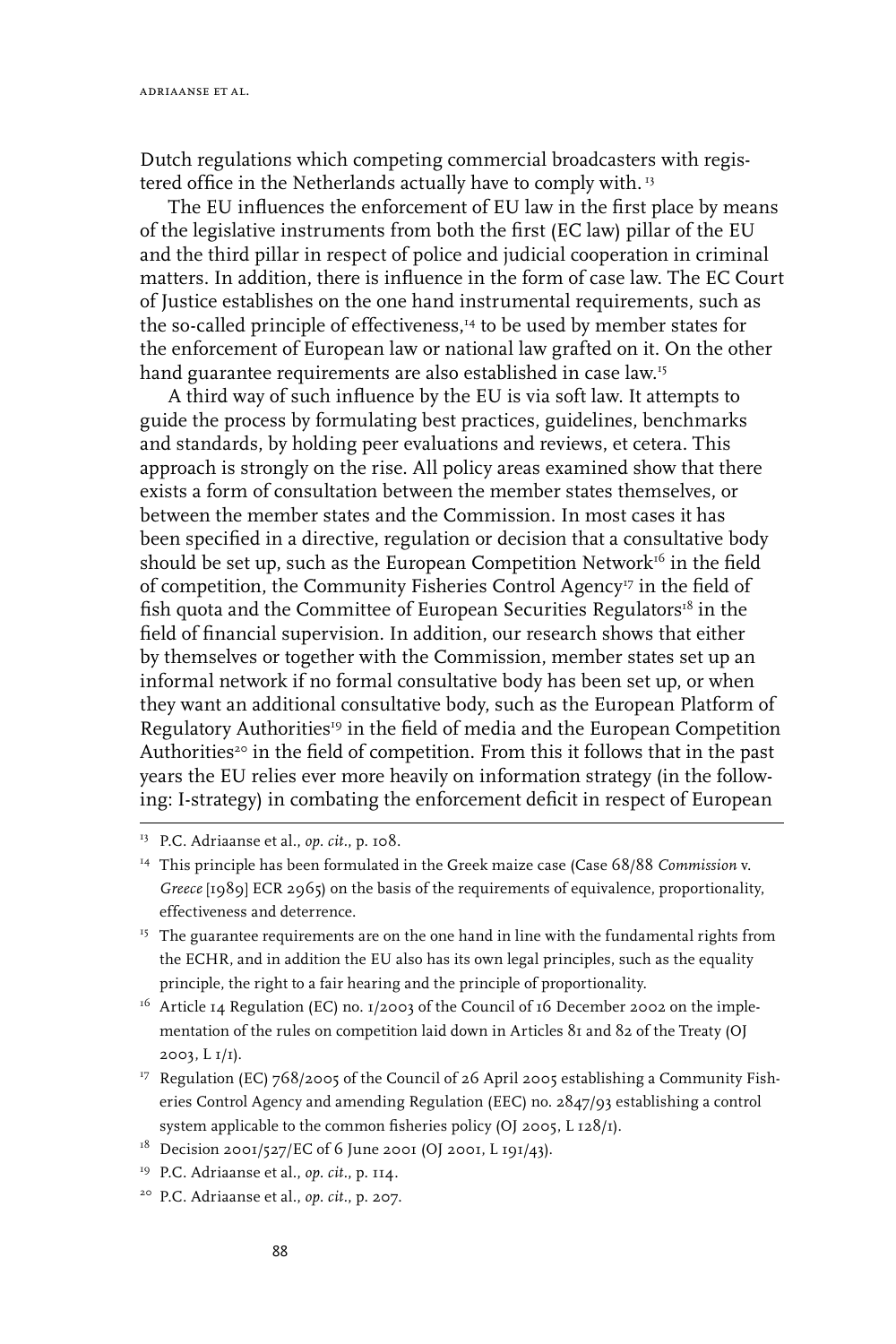rules. The emphasis is on obtaining (as accurately as possible) information with respect to the compliance situation. The control methods identified for this, in which the Commission also participates, can be seen as parts of that I-strategy in promoting the compliance with EU provisions. In the way in which cooperation is effected at EU level (at regulatory level) and at national level (as noted above the member states are responsible for the execution of EU rules) information concerning the compliance in the member states is essential. That applies among other things, but not exclusively, for secondline supervision. $^{\mathrm{21}}$  Without information there is no insight into the enforcement deficit with respect to European rules, and neither is it possible to react. In view of this, member states will as a rule profit from embracing the I-strategy of the EU in the enforcement of and compliance with EU rules. This provides good chances for benchmarking and thus for arriving at a more effective and more efficient enforcement of EU rules. It may further prevent that the European level playing field will be undermined, and in this way it may also strengthen the transparency and dialogue with citizens and organisations involved.

The EU influence is exercised by steering various methods of law enforcement, varying from public law enforcement by means of administrative and criminal law to forms of private law or private enforcement.<sup>22</sup> As regards the private enforcement, EU enforcement provisions concern actions which citizens in particular may institute in order to enforce their entitlements protected by the EU. They may do this before the national courts in relation to other citizens or the government. This private way of influencing the compliance with EU rules has not been exhaustively dealt with in our research. However, it actually plays an important role in the field of the European fish quota policy by the Biesheuvel groups<sup>23</sup> and in the field of competition law.24

Examining in greater detail the interaction between the European requirements and the national public law enforcement, three matters in a general sense attract attention.

Our research shows in the first place that in (policy or discussions about) EU enforcement provisions dogmatic distinctions, as often used in national

<sup>22</sup> As regards the jargon used, the Dutch and the European doctrine are not fully in line. In respect of – what in the Netherlands is called – public law enforcement of EU enforcement provisions concern both the (monitoring) stage of the administrative supervision of compliance and the criminal investigation, as well as the imposition of sanctions after observed infringements.

 $2<sup>21</sup>$  Second-line supervision is understood to mean the monitoring of the monitoring activities of the member states by the Commission. This as distinguished from first-line supervision whereby the Commission acts directly in the member states in order to monitor the market participants.

<sup>23</sup> P.C. Adriaanse et al., *op. cit.*, p. 279.

<sup>24</sup> P.C. Adriaanse et al., *op. cit.*, p. 212.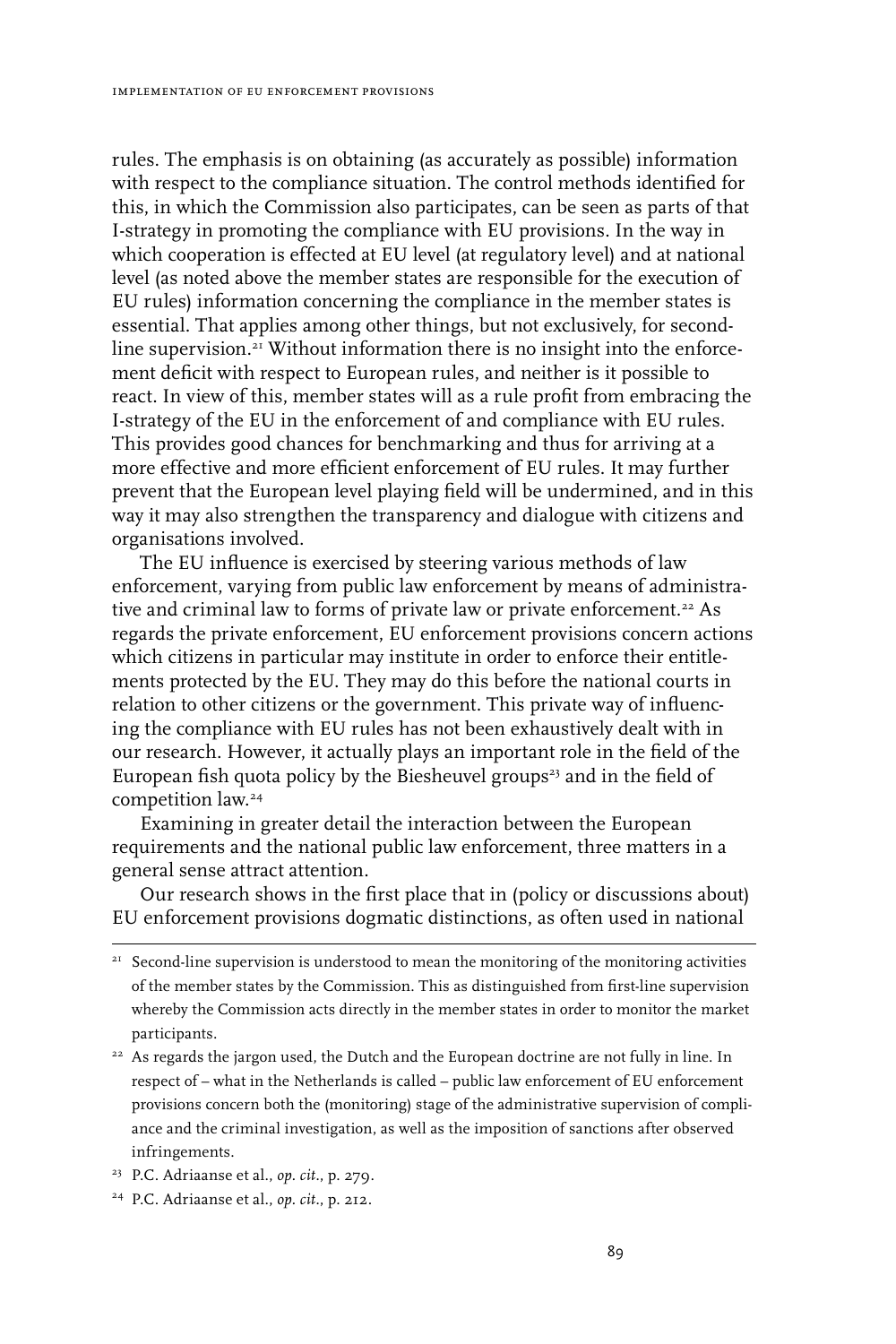law between criminal law and administrative law, are traditionally not taken into account. That applies in particular for the European Community (EC). This has partly to do with the fact that EC law often leaves it to the member states themselves whether they want to enforce certain matters by criminal law, civil law or administrative law. For another – possibly much more important – part the cause of this lies in the fact that the EC, as was assumed for a long time, had no power, or at its best a controversial power in the field of criminal (procedural) law. For that reason one actually comes across provisions which concern the relation with criminal (procedural) law, but without prescribing enforcement under criminal law. The case study on financial supervision provides an example of this, where it is provided that within that framework powers of seizure must actually be available, which in the Netherlands have generally been regulated through criminal law.<sup>25</sup> In line with the above, it attracts in the second place attention that European enforcement provisions, at any rate in the policy areas examined, mostly emphasize the instrumental side of the law enforcement, directed at the way in which member state authorities and enforcement bodies must carry out enforcement. That is for instance apparent from provisions regarding fish quota and air quality which indicate how the monitoring must be carried out.26 The safeguard side (including the legal protection) gets much less attention. Reference to this side is often only made in case law.27 Therefore, when choosing between various enforcement methods, as well as in their implementation, more structural attention is asked for the associated legal safeguards and legal protection as well as for the implications for transparency, monitoring and democracy in the law enforcement.

In the third place it is striking that in various areas the legislator on the European stage is over and again reinventing the (same) wheel as regards enforcement provisions, without this seeming to lead directly to mutual learning effects between the various European policy-fields. So, in other words, at the European level one operates in a policy-field dependent way. A more integrated, horizontal approach of the enforcement problem at EU level seems appropriate. At European level this has only very recently been started.<sup>28</sup> The outcome of this development cannot be predicted.

<sup>25</sup> P.C. Adriaanse et al., *op. cit.*, p. 151.

<sup>&</sup>lt;sup>26</sup> Fisheries: Article 3 and 25 of Council Regulation (EC) no. 2846/98 of 17 December 1998 amending Regulation (EEC) no. 2847/93 establishing a control system applicable to the common fisheries policy (OJ L 358/5). Air quality: Articles 4-6 of Council Directive 96/62/ EC of 27 September 1996 on ambient air quality assessment and management (OJ L 296/1).

<sup>&</sup>lt;sup>27</sup> For the equality principle and the principle of proportionality see for instance Case C-29/95 *Pastoors and Trans-Cap* [1997] ECR I-285.

 $^{28}\,$  In the Netherlands that has been included as of 2007 via the amendment to the Competition Act. See Amendment to the Competition Act as a result of the evaluation of that Act. *Parliamentary Papers II* 2004/05, no. 30 071.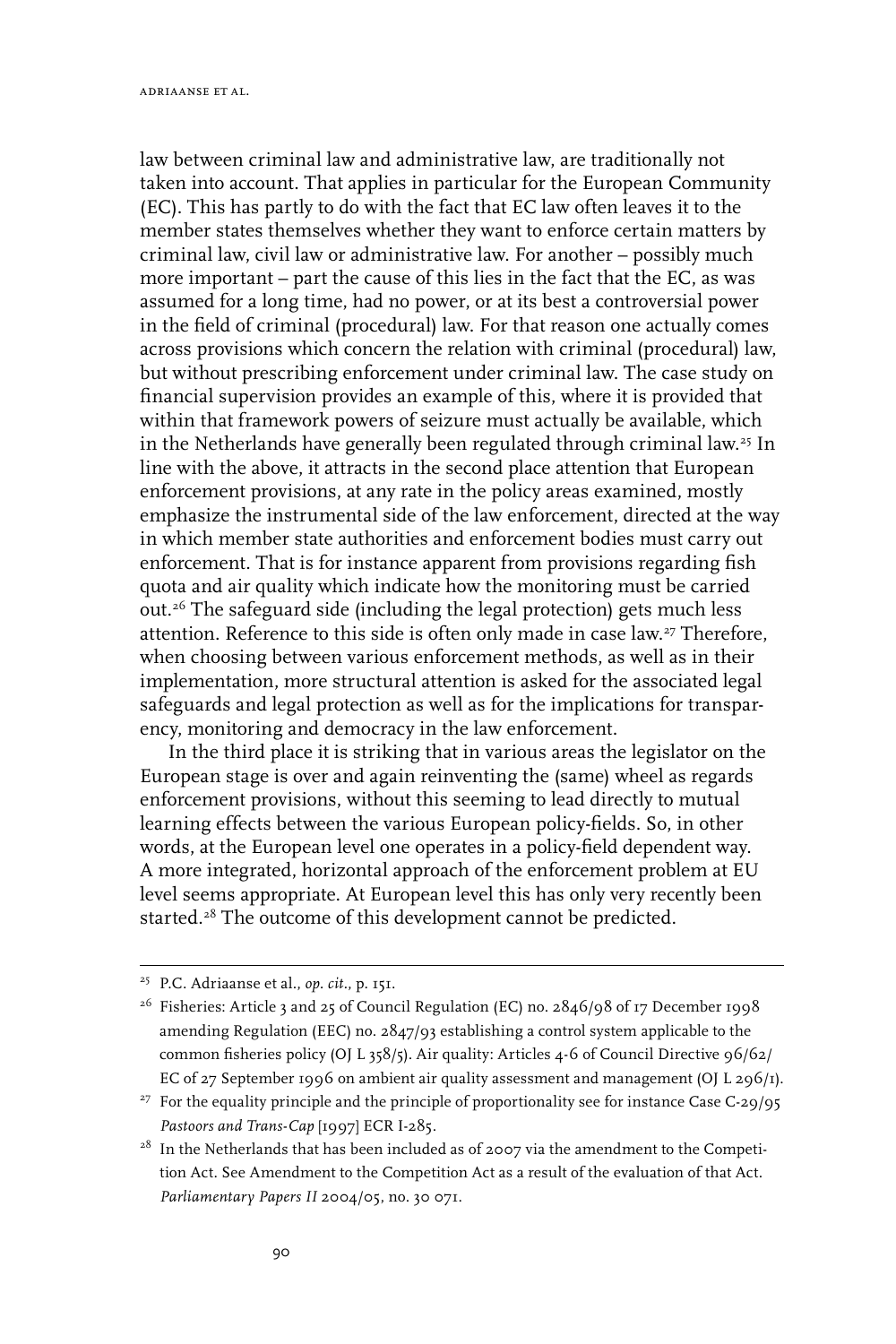### **5 EU Enforcement Provisions Viewed From the Pillar Structure**

In areas which are considered to belong to the first (EC law) pillar of the European Union law enforcement in the member states is mainly influenced through case law, legislation and policy. In our research we have also observed some forms of spontaneous or voluntary adjustment, harmonisation and coordination of enforcement efforts of member states. The recent introduction of the search powers of the Netherlands Competition Authority is a good example of this.<sup>29</sup>

Our research shows that in the past fifteen years the influence within the first pillar by legislation and policy has clearly expanded. In this way Europe influences various parts of the national monitoring activities (in the Netherlands mainly consisting of compliance supervision and investigative activities). The precise influence on these parts differs for each policy area, but with the necessary provisos it may be stated that more European guidance in respect of the monitoring can be observed in policy areas in which substantive rules have been more strongly Europeanised. This concerns areas such as European competition, on which provisions have been included in Regulation (EC)  $I/2003^{30}$  which give the Commission the right to be informed and react when national competition authorities decide to initiate an investigation under Article 81 or 82 EC Treaty.31 In addition, this influence can also be noticed to an increasing degree in the field of the ESF, because the new Regulation (EC) 1828/200632 contains much more detailed monitoring provisions than its predecessor.33 Other examples are the case studies concerning fish quota policy34 and customs.35

In addition to the monitoring activities, the influence by legislation and policy in the first pillar also concerns the (administrative and criminal) imposition of sanctions in the member states. The European legislator is however considerably more reticent in influencing what must happen after an infringement has been discovered. Member states usually have a relatively large freedom in choosing for a criminal, administrative or private law system of imposing sanctions. Some developments seem to point in the direction of a decrease of this European restraint. In various areas an

<sup>29</sup> *Parliamentary Papers II* 2004/05, 30 071, no. 3

<sup>&</sup>lt;sup>30</sup> Council Regulation (EC) no. 1/2003 of 16 December 2002 on the implementation of the rules on competition laid down in Articles 81 and 82 of the Treaty (OJ 2003, L 1/1).

<sup>31</sup> Articles 11, 12, 13 and 15 of Regulation (EC) 1/2003 and P.C. Adriaanse et al., *op. cit.*, p. 195.

<sup>&</sup>lt;sup>32</sup> Council Regulation (EC) 1083/2006 of 11 June 2006 laying down general provisions on the European Regional Development Fund, the European Social Fund and the Cohesion Fund and repealing Regulation (EC) no. 1260/1999 (OJ 2006, L 2006/25).

<sup>33</sup> P.C. Adriaanse et al., *op. cit.*, p. 226.

<sup>34</sup> P.C. Adriaanse et al., *op. cit.*, p. 264.

<sup>35</sup> P.C. Adriaanse et al., *op. cit.*, p. 300.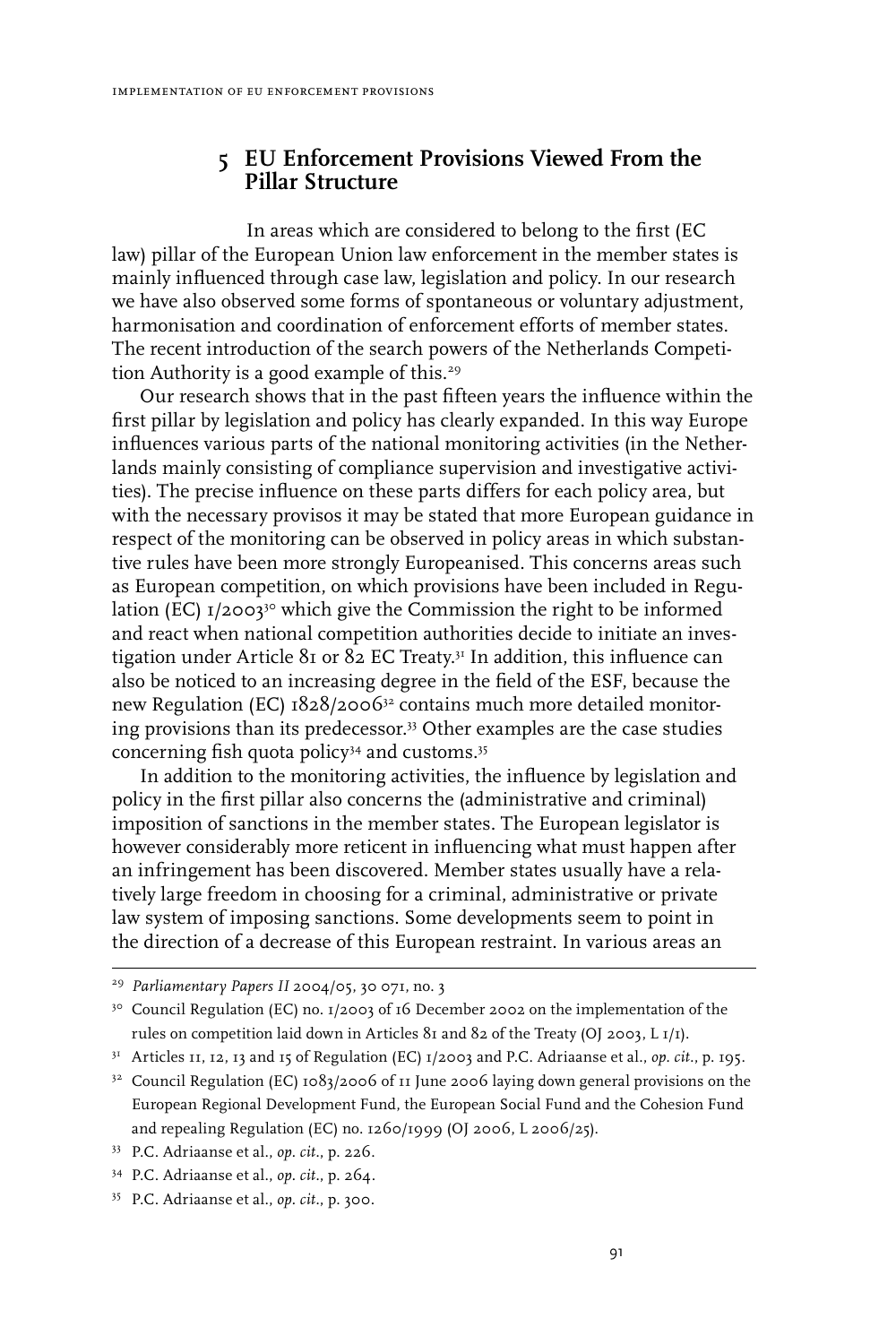increasing influence is expected as regards rules which set requirements for both the administrative and criminal imposition of sanctions. Section 5 of the Modernised Customs Code, for instance, concerns punitive sanctions.<sup>36</sup> Prescribing criminal sanctions in the first pillar is expected to be the next step. The ECJ ruling in case C-176/03 on environmental criminal law of the EC Court of Justice and the Commission's reaction to it forms an indication of this, at least in the field of the environment where the EC Court of Justice linked the Community legislator's power to prescribe measures connected with criminal law to the effective functioning of Community law.37 The Commission is of the opinion that it must also be possible to use this power outside the field of the environment, such as intellectual property, hiring illegal workers and discharge at sea. For the latter field this has by now been confirmed by the EC Court of Justice in the ruling on discharges at sea.<sup>38</sup> Whether this also applies for the other areas mentioned cannot yet be said with certainty. However, for the period and policy areas examined in our research it applies that on these grounds no actual shift to, or strengthening of criminal enforcement has been observed.

In the third pillar the law enforcement is also influenced by Europe. In recent years all kinds of initiatives have been developed which – e.g. in the field of combating terrorism – intend to harmonise the criminal law of the member states as well as to bring both its substantive and procedural law into line. Here too the earlier mentioned I-strategy is clearly present.

Nevertheless in the third pillar there is more room for the member states to shape their own enforcement practice than in the first pillar. Moreover the European institutions have actually less room to ensure compliance with framework decisions, in particular because there is no possibility to institute treaty infringement proceedings. In the *Pupino* ruling<sup>39</sup> the EC Court of Justice has however opened the possibility for first-pillar elements to be introduced into the third pillar, in particular by making a comparison between the framework decision and the directive and by arriving at the opinion that by virtue of this comparison interpretation must be in conformity with a framework decision which member states have to deal with. In light of this the EC Court of Justice will in all probability use the loyalty to the Union more often in the future in order to impose obligations on the member states in respect of the implementation and application of third pillar law. The instrumental requirements and safeguards developed in case law within the framework of the first pillar may start to play an important role in that respect.

<sup>36</sup> Regulation (EC) no. 450/2008 of the European Parliament and of the Council of 23 April 2008 laying down the Community Customs Code (Modernised Customs Code) (OJ 2008, L 145/1).

<sup>37</sup> Case C-176/03 *Commission* v. *Council* [2005] ECR I-7875.

<sup>38</sup> Case C-440/05 *Commission* v. *Council* [2007] ECR I-9097.

<sup>39</sup> Case C-105/03 *Pupino* [2005] ECR I-5285.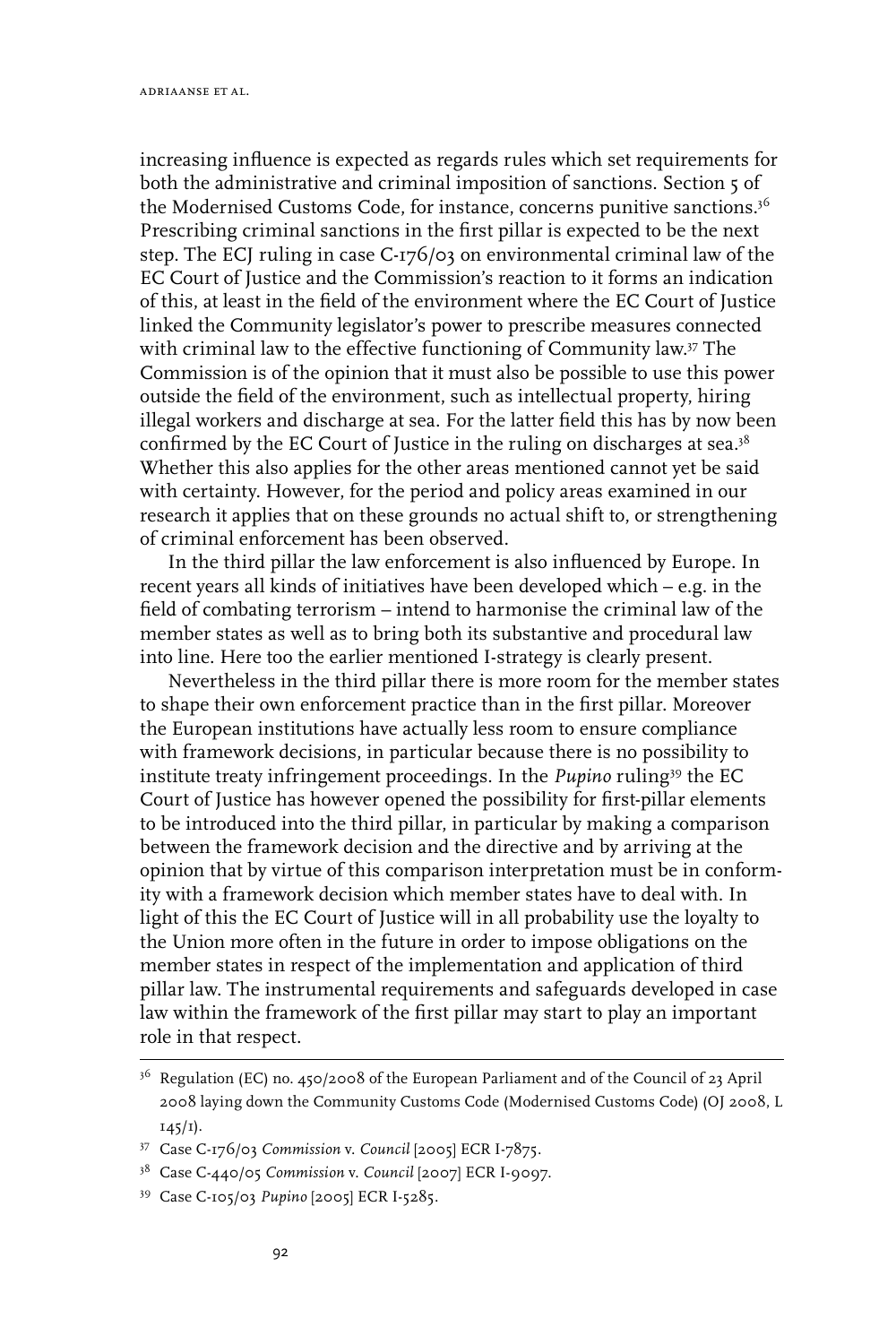But it must be noted here that the influencing of the national law enforcement within the framework of the third pillar runs along other lines to those in the first pillar. In the first place, it is not primarily directed at supporting EC law, but at combating serious crime (organised crime, terrorism, human trafficking et cetera) in the common area for freedom, security and justice. The support of the EC law by for instance the harmonisation of substantive criminal law was and still is limited. In the second place, in the third pillar a more horizontal strategy is applied. Many initiatives are directed at cross-border criminal cooperation. It is striking for that matter that criminal procedural law hardly gets any attention in this connection. However, international cooperation is on the other hand strongly developed in the third pillar. Far-reaching cooperation exists by the exchange of information based on the principle of availability and the organisation of joint investigation teams in criminal investigations.40

So, if we view the influencing of the law enforcement from the pillar structure, it may be stated that there is an influence both via the first pillar and via the third pillar, but that the ways of influencing in these pillars differ from each other. Moreover, it is striking that similar subjects – for instance cross-border cooperation – are dealt with in different ways in the two pillars.

Nevertheless some converging trends are perceptible between the first and the third pillar. Within the first pillar the case law of the EC Court of Justice now already relates to the criminal law of a member state when it has chosen for criminal law enforcement. Moreover, since the ruling on environmental criminal law in case C-176/03 and the ruling on discharges at sea in case C-440/05 the door seems to be open for prescribing criminal enforcement in the first pillar, albeit that the scope of this power has been limited in the latter ruling. On the other hand, in some cases third-pillar legislation does not only concern criminal law, but also administrative law. This makes it clear that the two pillars grow towards each other and can influence each other. The consequences of this convergence between the first and the third pillar for the national law enforcement are noticeable. A substantial part of the law is now under European influence that is sometimes relatively far-reaching. That influence will in due course also become noticeable to an increasing degree at the level of criminal enforcement, in the same way as this has happened in respect of administrative enforcement.

### **6 Dutch Influence on EU Enforcement Provisions**

For a proper perspective on the relation between EU legislation in the field of the law enforcement and national policy and legislation, in this respect it is also important to look at the possible influence which the member states exercise on the drafting of the European provisions.

<sup>40</sup> P.C. Adriaanse et al., *op. cit.*, p. 122.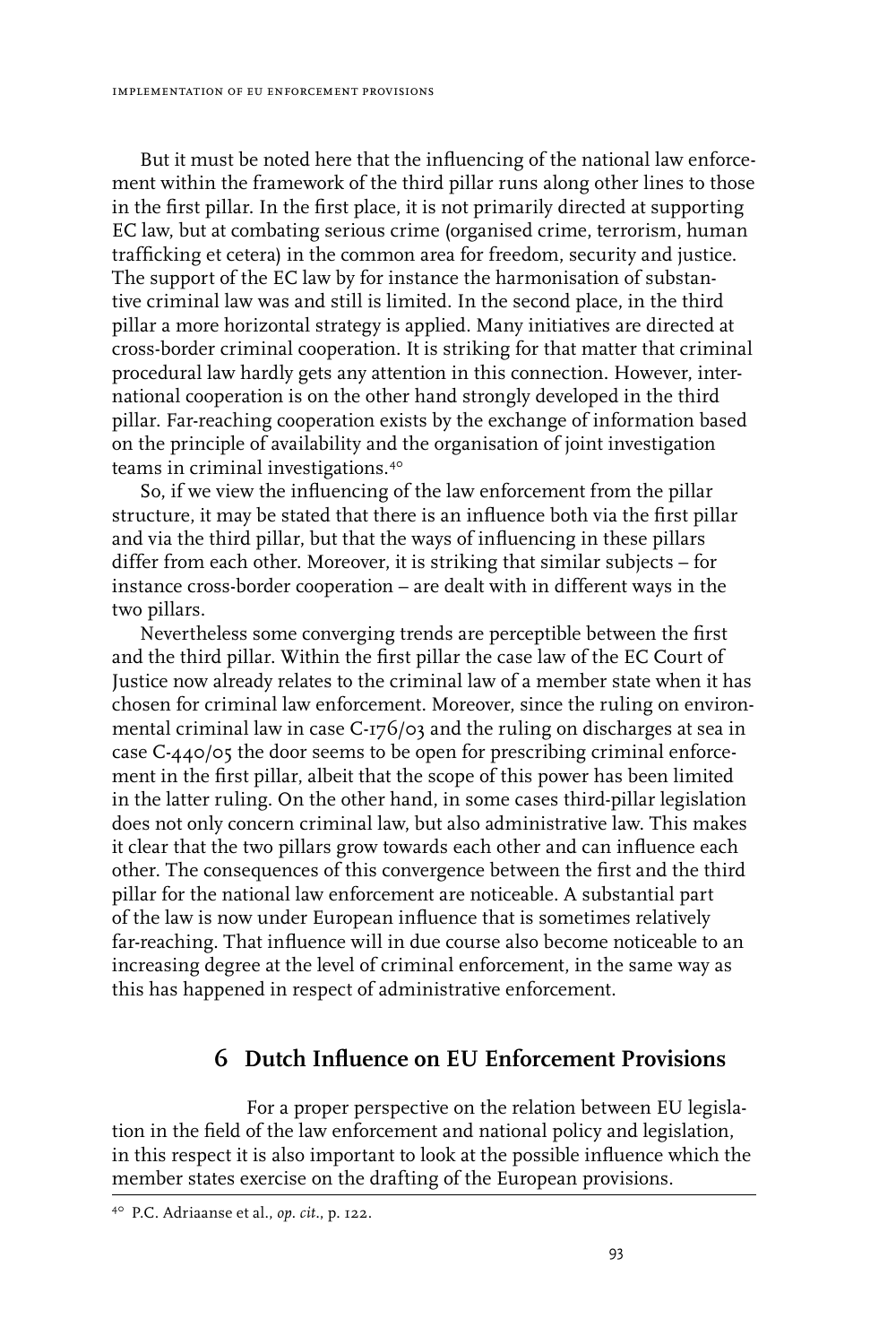As far as the Netherlands is concerned, our research shows that the attitude of the Dutch government in respect of the various policy areas examined varies. That has obviously to do with the policy-field dependence previously mentioned and still to be discussed further hereinafter. There are nevertheless some remarkable developments which deserve to be pointed out. Sometimes, active Dutch attempts are made to influence European rules, for instance in the fields of combating terrorism, $41$  fish quota policy, $42$ and customs.43 On the contrary, in other fields that does not happen. In those fields the Netherlands adopts a particularly passive attitude. In some fields the European agenda is used as a vehicle for the execution of national policy, e.g. in the field of media policy,44 in other fields one is especially busy defending one's own freedom, as is apparent in the case studies concerning combating terrorism,45 to a lesser extent also financial supervision,46 and customs.47 In this respect the Netherlands seems to be fairly adept in defending its own position in the negotiations, whereby it applies, however, that the margins are often large enough in order to avoid problems in the implementation stage. Clear differences are perceptible as regards the contribution of the Netherlands in the European legislative process and the role of the enforcement bodies in this respect. The role of the enforcement bodies is sometimes large, as in the field of financial supervision where consultations took place between the Ministry of Finance, the Authority for the Financial Markets, the Fiscal Intelligence and Investigation Service/Economic Investigation Service, the Ministry of Justice and the Public Prosecution Service.48 Sometimes the role of the enforcement body is also almost absent. In the case of combating terrorism there has, in view of the time pressure, not been any contact with the Public Prosecution Service, the police and the bar.49 So in respect of the Dutch influence on the drafting of EU enforcement provisions no clear line can be recognised. In this connection it must be noted that presently there still seems to be a reasonably large national freedom in organising law enforcement in the Netherlands. In many cases that goes hand in hand with the wish to keep it that way. With a view to this it is advisable to be alert, and if needed action must be taken. The foundations of the Dutch enforcement system are at present apparently such that the current European rules can be complied with without large adaptations of national law. However, this may change, now that in view of the ECJ rulings on

- 47 P.C. Adriaanse et al., *op. cit.*, p. 308.
- 48 P.C. Adriaanse et al., *op. cit.*, p. 149.
- 49 P.C. Adriaanse et al., *op. cit.*, p. 125.

<sup>41</sup> P.C. Adriaanse et al., *op. cit.*, p. 129.

<sup>42</sup> P.C. Adriaanse et al., *op. cit.*, p. 274.

<sup>43</sup> P.C. Adriaanse et al., *op. cit.*, p. 306.

<sup>44</sup> P.C. Adriaanse et al., *op. cit.*, p. 107.

<sup>45</sup> P.C. Adriaanse et al., *op. cit.*, p. 128.

<sup>46</sup> P.C. Adriaanse et al., *op. cit.*, p. 150.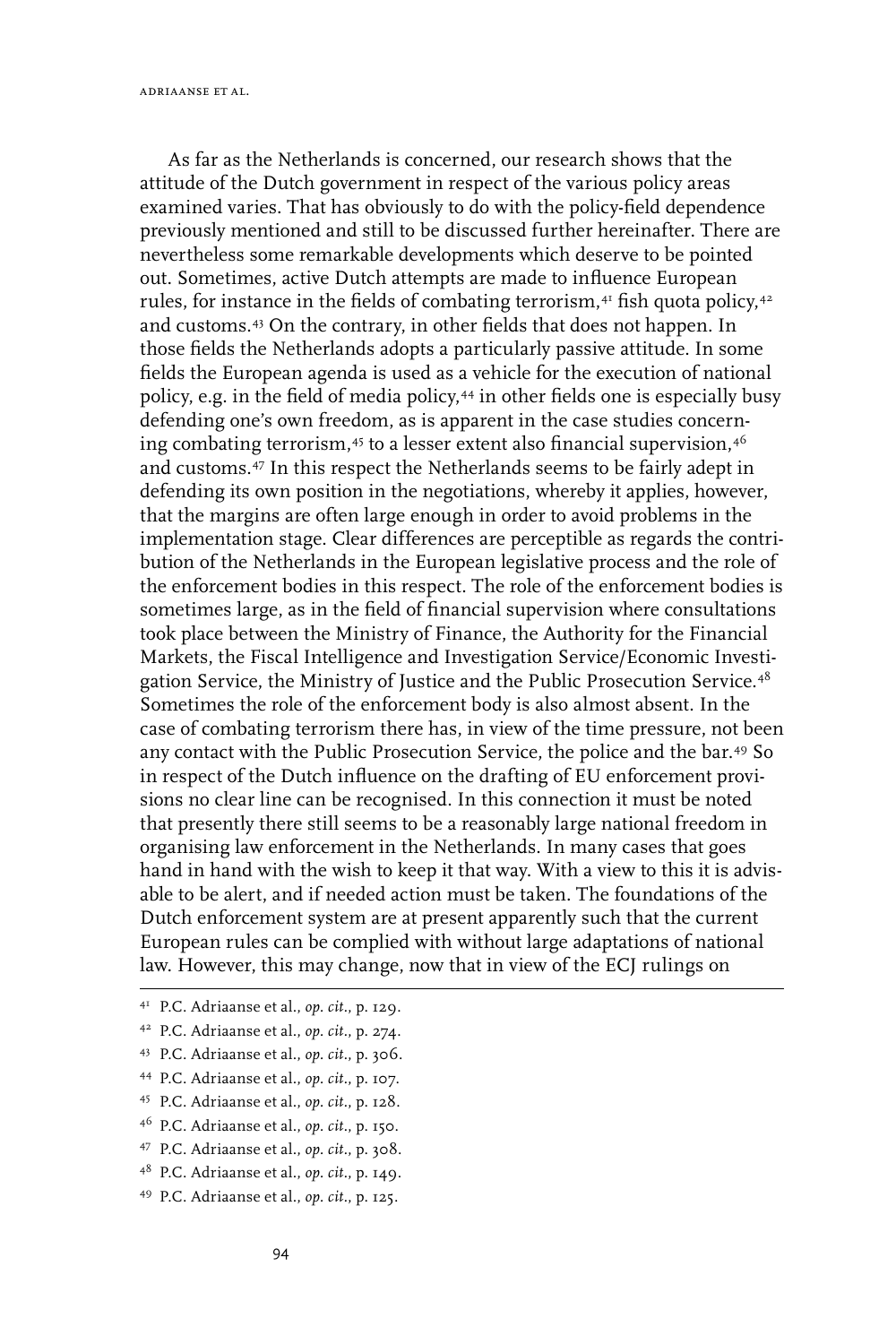environmental criminal law and discharges at sea the Community legislator can also prescribe measures connected with criminal law, albeit that in this respect the nature and scope of the sanction to be imposed cannot be determined by the Community legislator. The parties concerned should be aware of this possibility and where needed adopt a (pro)active attitude, based among other things on experience with the enforcement practice in the Netherlands. Instead of examining which threat to national policy or law is posed by a concrete European instrument, the question should be in which areas the member states, and so also the Netherlands, need European guidance when realising a common area of freedom, security and justice and, if this is the case, with which instruments. In particular this applies in order to avoid level playing field problems.

### **7 Implementation Practice in the Netherlands: Patterns and Problems**

Our research has been carried out from the initial notion that, when the degree of Europeanization of the enforcement increases, the probability will also increase that European requirements will start to play a role in the implementation in a legal and actual sense (the execution of enforcement) in a policy area and that also deviations may start to arise. On the basis of a general analysis and research in eight case studies it has been observed that in areas with a low degree of Europeanization of the substantive rules there is hardly any influence on Dutch enforcement policy and enforcement practice. The enforcement in these files follows common, Dutch methods of organising enforcement. What is special about this is that in areas in which the degree of Europeanization of the substantive rules increases, and also where – still apart from that degree of Europeanization – more and more directive European enforcement provisions occur, the national policy field and its characteristics are mostly the determining factor for explaining why the EU enforcement provisions have precisely been implemented in the way chosen. Within the framework of this research this is indicated as policy-field dependence. We see for instance a strong policyfield dependence on the execution of EU enforcement provisions in the files of media policy, combating terrorism and air quality. As regards media policy it was notable that the existing more strict Dutch legislation resulted in a level playing field problem. In the case of combating terrorism we are faced with another objective other than the enforcement of European provisions, namely national security. As regards air quality many decisions could not go ahead because of the coupling which has been made in the Dutch regulations between proper spatial planning and air quality requirements.<sup>50</sup>

 $50^{\circ}$  This is also apparent from the article by P. Houweling & H. Luyendijk, 'Implementatie zonder slot' [2008/1] *RegelMaat*, p. 15-20.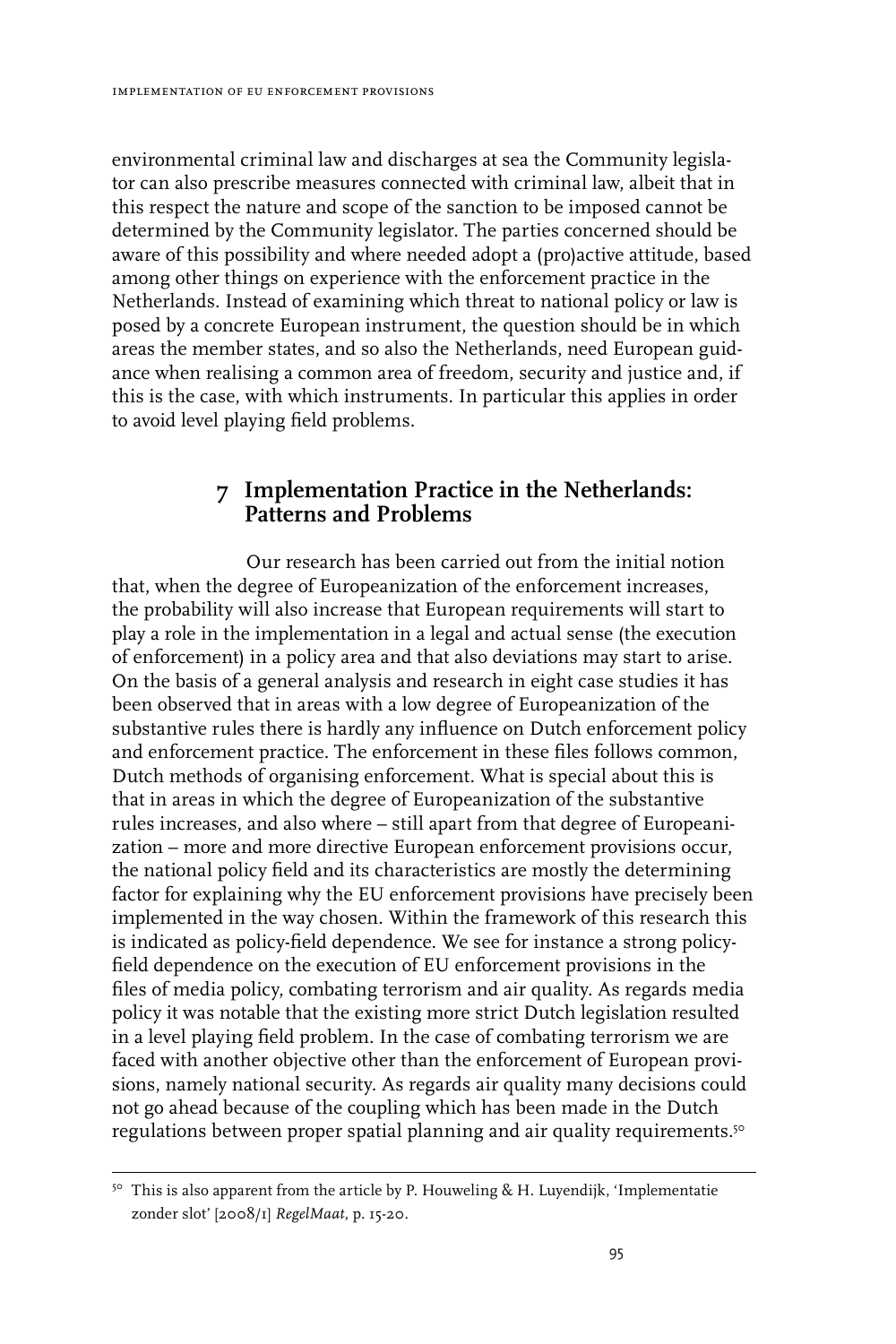In areas with a low degree of Europeanization we further observe that from the EU often only a number of general requirements for enforcement are set, which often also merge with the requirements which in the Netherlands are set for enforcement. This applies in particular for those files in which it is prescribed that fitting sanctions are taken, as long as they are effective, proportionate and deterrent, according to settled case law. It is then hardly possible to establish for these areas a further, deviating Dutch influence on the execution of these general European enforcement provisions, since to only a very limited extent the European enforcement provisions in question set a framework for, or give guidance to the Dutch enforcement practice. That makes it almost impossible to find differences.

Where a strong influence of the national policy field on the manner of execution of EU enforcement provisions is at issue, we establish that the European influence is asymmetric. Where it would be expected that more Europeanization of the policy field and more European enforcement provisions would also lead to a more perceptible European influence on the implementation, we arrive in our research at the conclusion that such a scheme is too simple. For instance, in areas with a greater degree of Europeanization of the enforcement there are more possibilities for deviations from the regime desired by the European Union. In our research we find this for instance in the case study on fish quota policy, where deviations are sometimes the consequence of the way in which the Netherlands has organised or interpreted the monitoring (for instance the Biesheuvel groups). In other cases a higher degree of Europeanization of the enforcement leads to an actual execution in which those EU rules are very expressly taken into account – sometimes more than strictly required. In such a case the Netherlands settles itself, so to speak, at the top of the band width. This is for instance at issue in the field of European competition, as already appeared from the aforementioned search powers of the Netherlands Competition Authority.

When considering possible patterns in the Dutch practice of implementation of EU enforcement provisions, both the practice of implementation from a legal and policy point of view and the actual implementation (the actual enforcement practice) have been examined. On the basis of leads in literature this research has focused on the following themes as regards the implementation from a legal and policy point of view: the necessity of implementation, the manner of legal implementation, the choice of the form of enforcement, transnational consultation and exchange of information and coordination in the implementation chain. In respect of the actual implementation (the actual enforcement practice) these themes are the following: awareness of the authorities involved about the European origin of the rules to be enforced, possible enforcement priorities, the enforceability of European enforcement provisions and national provisions based on them, coordination in the enforcement chain, international consultations and information exchange, cooperation with European or foreign regulators, the enforcement capacity and second-line supervision.